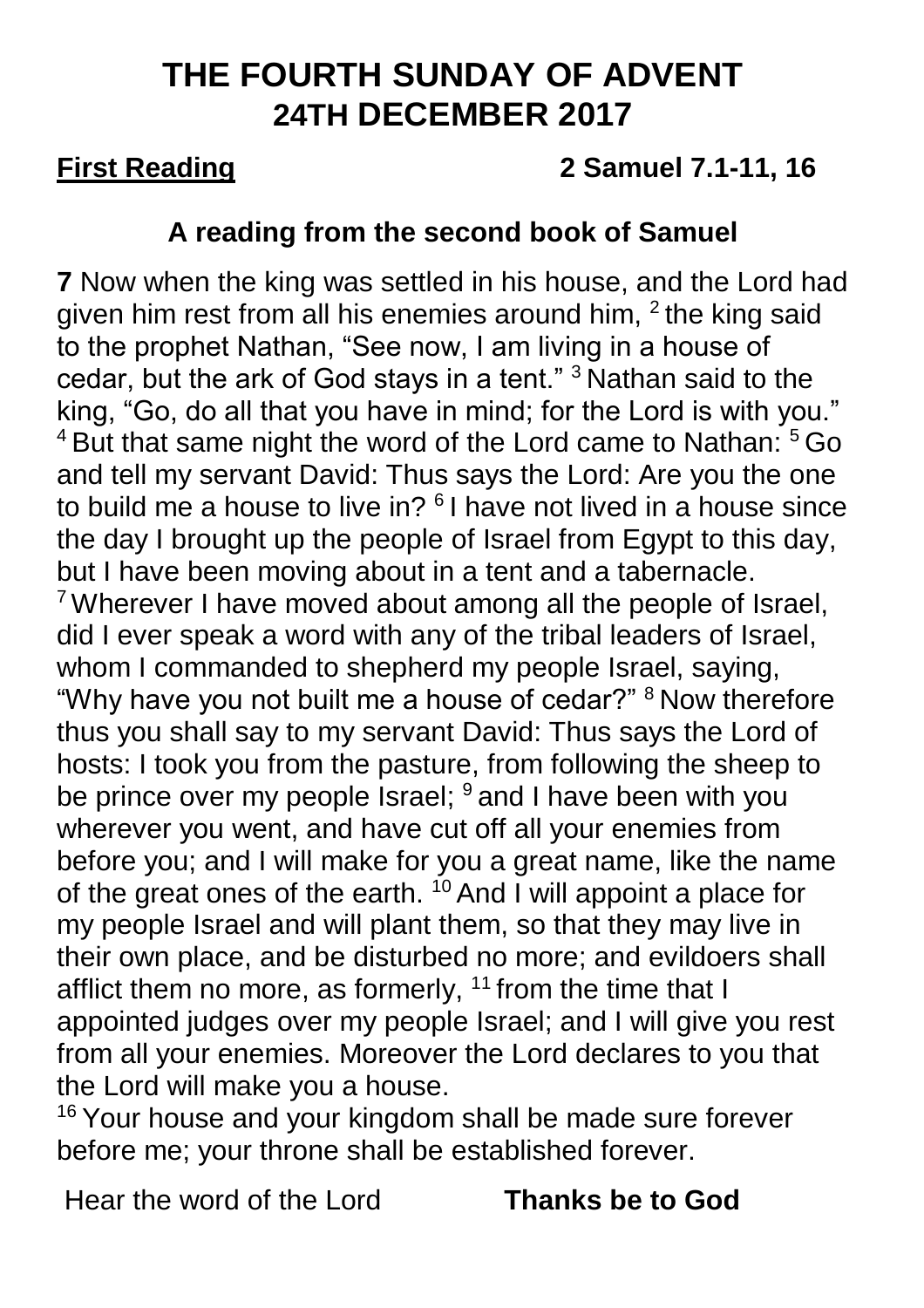### **For the Psalm: Song of Mary Luke 1.46b-55**

"My soul magnifies the Lord:

- <sup>47</sup> and my spirit rejoices in God my Savior,
- $48$  for he has looked with favor on the lowliness of his servant:

Surely, from now on all generations will call me blessed;

- <sup>49</sup> for the Mighty One has done great things for me: and holy is his name.
- $50$  His mercy is for those who fear him: from generation to generation.
- $51$  He has shown strength with his arm: he has scattered the proud in the thoughts of their hearts.
- $52$  He has brought down the powerful from their thrones: and lifted up the lowly;
- $53$  he has filled the hungry with good things: and sent the rich away empty.
- <sup>54</sup> He has helped his servant Israel: in remembrance of his mercy,
- <sup>55</sup> according to the promise he made to our ancestors: to Abraham and to his descendants forever."

### **Second Reading Romans 16.25-27**

### **A reading from the letter to the Romans.**

25 Now to God who is able to strengthen you according to my gospel and the proclamation of Jesus Christ, according to the revelation of the mystery that was kept secret for long ages 26 but is now disclosed, and through the prophetic writings is made known to all the Gentiles, according to the command of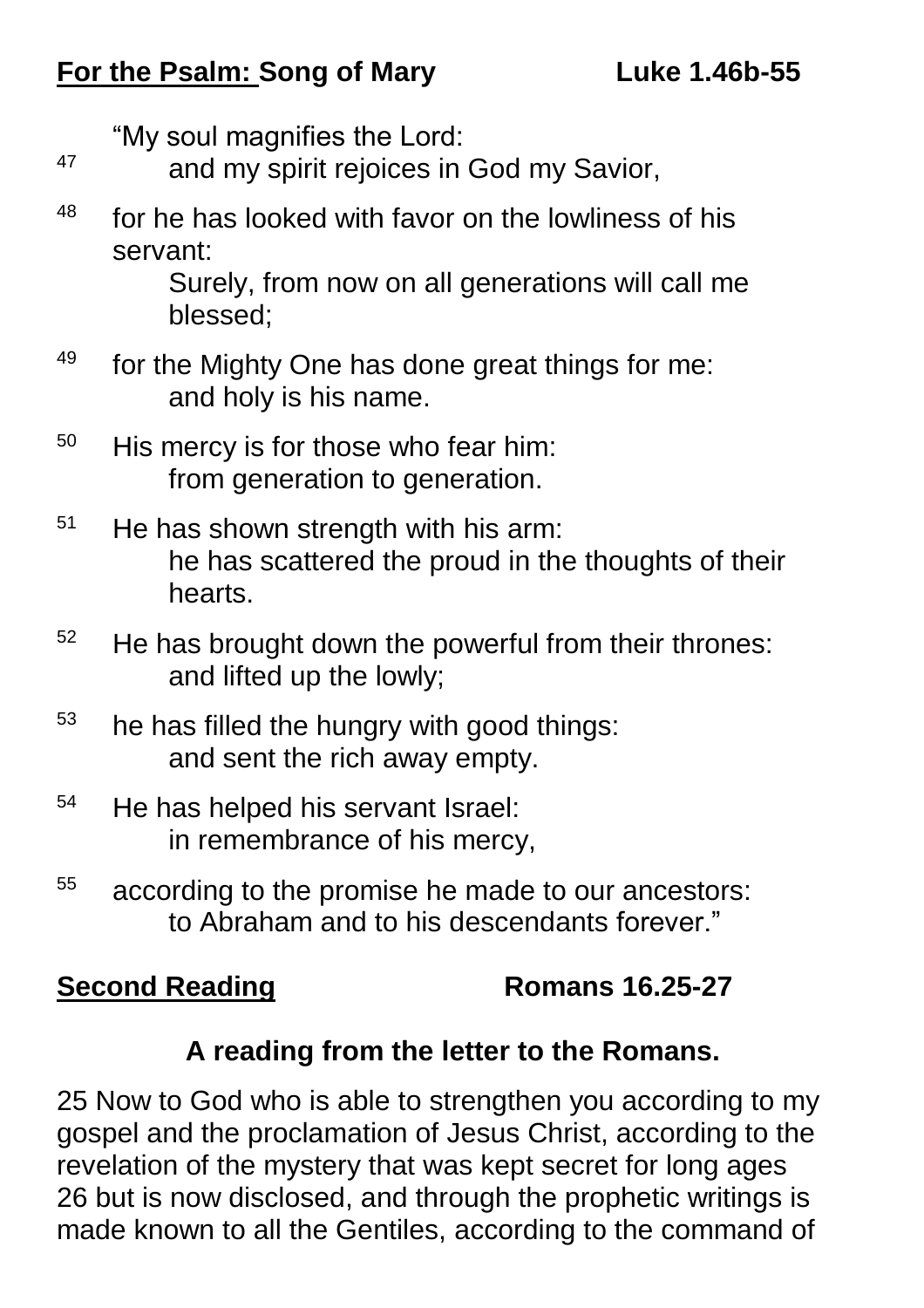the eternal God, to bring about the obedience of faith— 27 to the only wise God, through Jesus Christ, to whom be the glory forever! Amen.

Hear the word of the Lord. **Thanks be to God**

**Gospel Luke 1.26-38**

The Gospel of our Lord Jesus Christ according to Luke **Glory to you Lord Jesus Christ.**

26 In the sixth month the angel Gabriel was sent by God to a town in Galilee called Nazareth, 27 to a virgin engaged to a man whose name was Joseph, of the house of David. The virgin's name was Mary. 28 And he came to her and said, "Greetings, favored one! The Lord is with you." 29 But she was much perplexed by his words and pondered what sort of greeting this might be. 30 The angel said to her, "Do not be afraid, Mary, for you have found favor with God. 31 And now, you will conceive in your womb and bear a son, and you will name him Jesus. 32 He will be great, and will be called the Son of the Most High, and the Lord God will give to him the throne of his ancestor David. 33 He will reign over the house of Jacob forever, and of his kingdom there will be no end." 34 Mary said to the angel, "How can this be, since I am a virgin?" 35 The angel said to her, "The Holy Spirit will come upon you, and the power of the Most High will overshadow you; therefore the child to be born will be holy; he will be called Son of God. 36 And now, your relative Elizabeth in her old age has also conceived a son; and this is the sixth month for her who was said to be barren. 37 For nothing will be impossible with God." 38 Then Mary said, "Here am I, the servant of the Lord; let it be with me according to your word." Then the angel departed from her.

The Gospel of the Lord **Praise to you Lord Jesus Christ.**